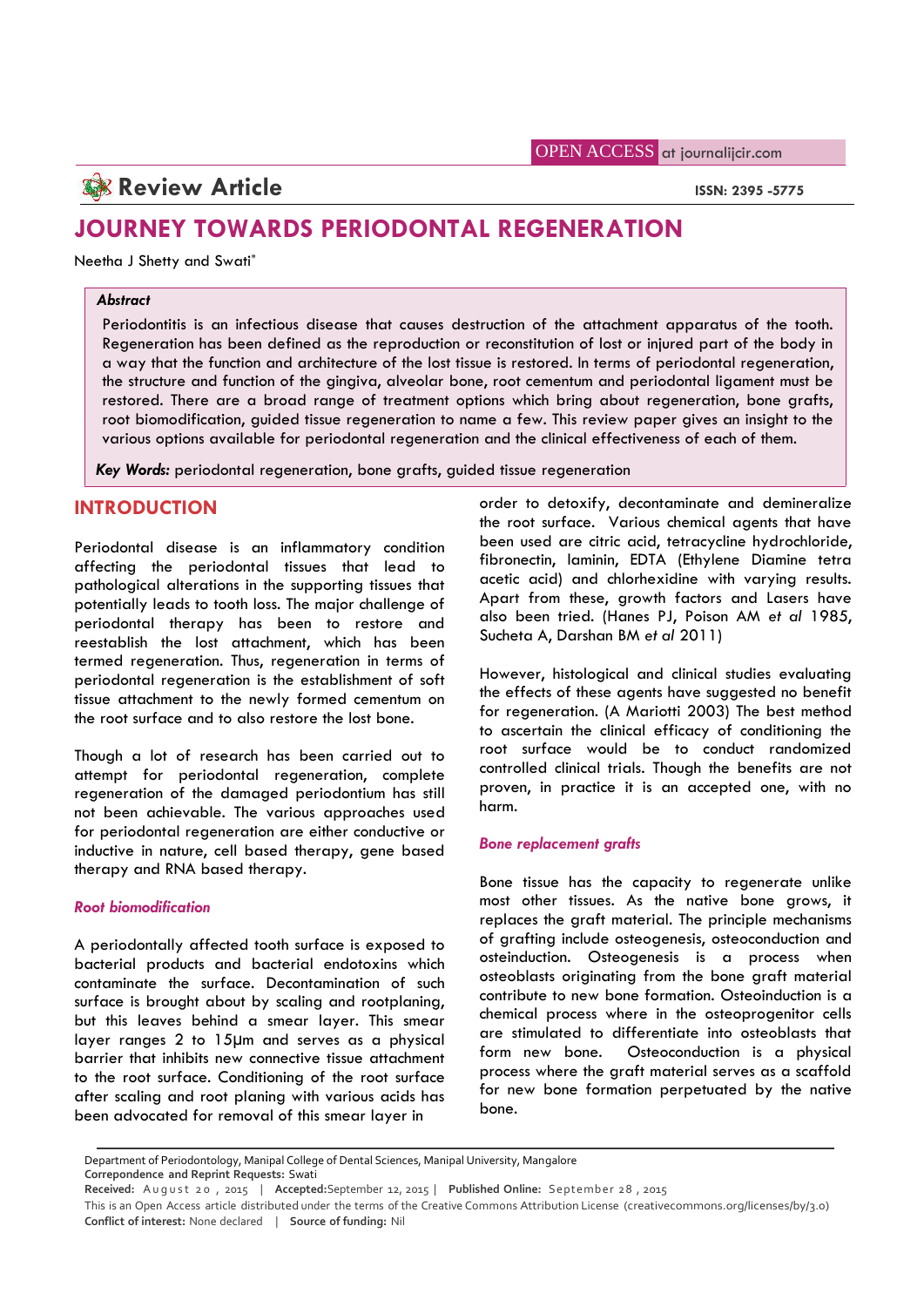Types of bone grafts (Hanes P 2009)

- Autografts: bone for grafting is derived from the individual receiving the graft. They can be harvested from extra oral sites such as illiac crest or from intra oral sites such as the mandibular symphysis or anterior mandibular ramus (for block grafts), edentulous area, exostoses, tori, ledge or extraction socket (for particulate graft). Particulate graft can be put to use for periodontal defects either as osseous coagulum or bone blend. When autograft for grafting is considered, it is the cancellous portion of the bone which is important in successful regeneration because of its vascularity, whereas the cortical portion provides the support. Autografts have the advantage of being osteogenic, Osteoconductive and Osteoinductive. A negative aspect is that an additional surgical site will be required in case of block grafts, as well as the quantity obtained from particulate grafts may be less.
- Allografts: are grafts derived from different individuals of the same species. It is taken from cadavers which is sourced from a bone bank. This graft is obtained within 24 hours after the death of the donor. The obtained graft is defatted, cut into pieces and washed with alcohol and then deep frozen, and is called freeze dried bone allograft (FDBA), which is osteoconductive in nature. Demineralization of this graft, by treating it with cold, diluted hydrochloric acid will expose the molecules of bone matrix called bone morphogenetic protein (BMPs). This bone graft is now termed demineralized freeze dried bone allograft (DFDBA), which is osteoinductive in nature.
- Xenografts: are grafts from species other than humans. They can ne equine, porcine or murine. These grafts are osteoconductive in nature.
- Alloplasts: these are synthetic non bone graft materials. They include sclera, dura, cartilage, cementum, dentin, plaster of Paris, plastic materials, ceramics and coral-derived materials.

Bone graft materials have been widely used in the treatment of periodontal osseous defects. They can be used in the treatment of intrabony defects as well as grade II furcation involvement. The results of various clinical studies have indicated that, bone grafts increase bone level, reduce crestal bone loss, increase clinical attachment level and reduce the probing pocket dept. histological studies provide evidence that DFDBA supports formation of new attachment in intrabony defects.

The basic problem with the use of bone grafts is their inability to regenerate lost connective tissue attachment. The efficacy of these grafts is proven in conjunction with the use of barrier membranes.

#### *Guided tissue regeneration (GTR)*

This procedure uses barrier membranes to direct the growth of new bone and soft tissue, as it was assumed that periodontal ligament cells are the only cells to have the potential for regeneration. The barrier membrane used prevents the epithelial migration into the wound, and also favors the repopulation of the wounded area by periodontal ligament and bone cells. Resorbable and non resorbable membranes are available. The resorbable membrane improves problems with the nonresorbable membrane, such as frequent exposure of the membrane, and secondsurgery to remove the membrane. (Klokkevold PR, Newman MC *et al* 2006)

#### *Enamel matrix derivative*

Enamel matrix derivative or enamel matrix protein, mainly *amelogenin,* is secreted by Hertwig's epithelial root sheath during tooth development. It is a semipurified protein which contains a mixture of low molecular weight proteins. It was first introduced and marketed as Emdogain in 1996. Evidence suggests that EMD when applied onto root surfaces, gets absorbed into the hydroxyapatite and collagen fibers, in which they induce cementum formation followed by periodontal regeneration. EMD alone or in combination with graft materials provide clinical outcome and long term clinical stability. (Espsito M, Grusovin MG *et al* 2009)

#### *Growth factors*

These are molecules that regulate events in wound healing, and function in either an autocrine or paracrine manner. These growth factors, primarily secreted by macrophages, endothelial cells, fibroblasts, and platelets, include platelet-derived growth factor (PDGF), insulin-likegrowth factor (IGF), basic fibroblast growth factor (bFGF), bone morphogenetic protein (BMP) and transforming growth factor (TGF). These biologic mediators have been used to stimulate periodontal wound healing (e.g.,promoting migration and proliferation of fibroblasts forperiodontal ligament formation) or to promote the differentiation of cells to become osteoblasts, thereby favoring bone formation.

rhPDGF-BB has been safely used for periodontal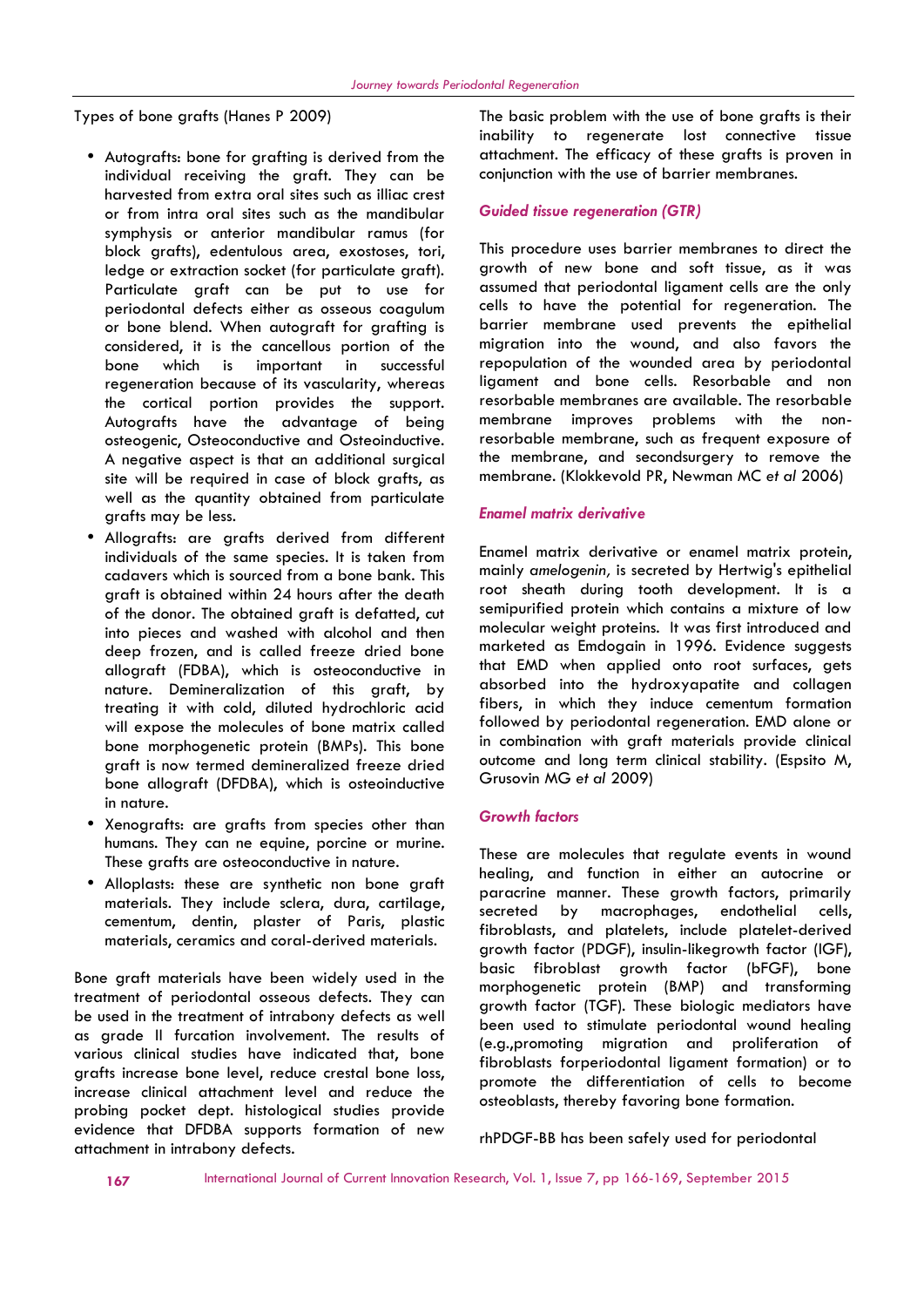regeneration. The advantages of this being, there is no barrier membrane used and also there is consistency in the concentration of rhPDGF-BB delivered to the regenerative site which will result in consistent results. (Richar T Kao, Salvador Nares *et al* 2015). The success of a regenerative therapy is widely dependent on the identification and management of patient related factors as well as the site related factors.

The patient related factors that influence periodontal regeneration

- Diabetes mellitus: studies that demonstrate the physiologic effect of diabetes on periodontal regeneration are lacking. However, Chang PC *et al* 2012 andShirakata Y *et al* 2013 have confirmed in their animal studies the detrimental effects of diabetes on periodontal tissues and the poor regenerative capacity.
- Smoking: clinical trials have confirmed that smokers have less reduction in pocket depth, smaller gains in clinical attachment level, less bone fill and greater membrane exposure (GTR) when compared to smokers. (Stavropolous A, Mardas N *et al* 2004; Yilmaz S, Cakar G *et al* 2010; Patel RA, Wilson RF *et al* 2012)
- Biofilm control: poor plaque control and residual periodontal infection are associated with negative outcomes after regenerative therapy. (Cortellini P, Paolo G *et al* 1996)

The site related factors include (Mark A Reynolds, Richard T Kao *et al* 2015)

- Vertical depth: deep intrabony defects have the greatest regenerative potential. Intrabony defects of  $\leq$  3mm depth can be best treated with non-surgical therapy
- Defect angle/width: narrow intrabony defects are usually self-contained by two or three bony walls and respond to treatment with bone grafts, GTR membrane or biologic agent. However, wider defects require a combination approach.
- Number of bony walls: narrow deep 3 wall Number or bony walls: narrow deep 3 wall  $\frac{7}{7}$ . approach for regeneration (bone graft  $+$  GTR). One wall defects respond less favorably to regenerative therapy. In a combination 1-wall to 2-3 wall defects, the greatest regenerative potential is associated with the 2 and 3 wall component. No predictable regenerative approaches are currently available for pure 0 wall and 1 wall defects.

 Esthetics: As a proof, various animal histological studies have provided evidence for regenerative potential of the various materials and procedures described above. It should be understood that with the available procedures, only a fraction of the tissue volume lost can be restored, complete regeneration is still an illusion. Techniques like guided tissue regeneration and enamel matrix proteins certainly have a regenerative potential. The clinical outcomes are influenced by patient behavior, surgical approach and also tooth related characteristics. Long term studies have indicated that the results obtained from regenerative therapy can be maintainable for 10 years.

## **References**

- 1. A Sucheta, BM Darshan, Rohit Prasad, G BharwaniAshit. 2011 Root bio modification-A boonor Bane? *Indian J Stomatol* 2(4): 251-55
- 2. Angelo Mariotti 2003. Efficacy of Chemical Root Surface Modifiers in the Treatment of Periodontal Disease. A Systematic Review*. Ann Periodontol* 8:205-226
- 3. Chang PC, Chung MC, Wang Yp, *et al*.2012. Patterns of diabetic periodontal wound repair: A study using micro- computed tomography and immunohistochemistry. *J Periodontol* 83: 644- 652
- 4. Cortellini P, Paolo G, Prato P, Tonetti MS. 1996 Long term stability of clinical attachment following guided tissue regeneration and conventional therapy. *J ClinPeriodontol* 23: 106- 111
- 5. Espsito M, Grusovin MG, Papanikolaou N, Coulthard P and Worhington HV. 2009. Enamel matrix derivative (Emdogain ®) for periodontal tissue regeneration in intrabony defects. Cochrane Database of Systematic Reviews. 4: 3875
- 6. Hanes P.2009 Bone replacement grafts for the treatment of periodontal intrabony defects. *Oral and Maxillofacial Surgery Clinics of North America*. 19: 499- 512
- 7. Hanes PJ, Poison AM, Ladenheim S. 1985. Cell and fiber attachment to demineralized dentin from normal root surfaces. *J Periodontol* 65: 752-625
- 8. Klokkevold PR, Newman MC and Takei HH. 2006Carranza's Clinical Periodontology. Philadelphia: *Elsevier*: 968- 990
- 9. Mark A Reynolds, Richard T Kao, Salvador Nares *et al*. 2015. Periodontal regenerationintrabony defects: Practical Applications from